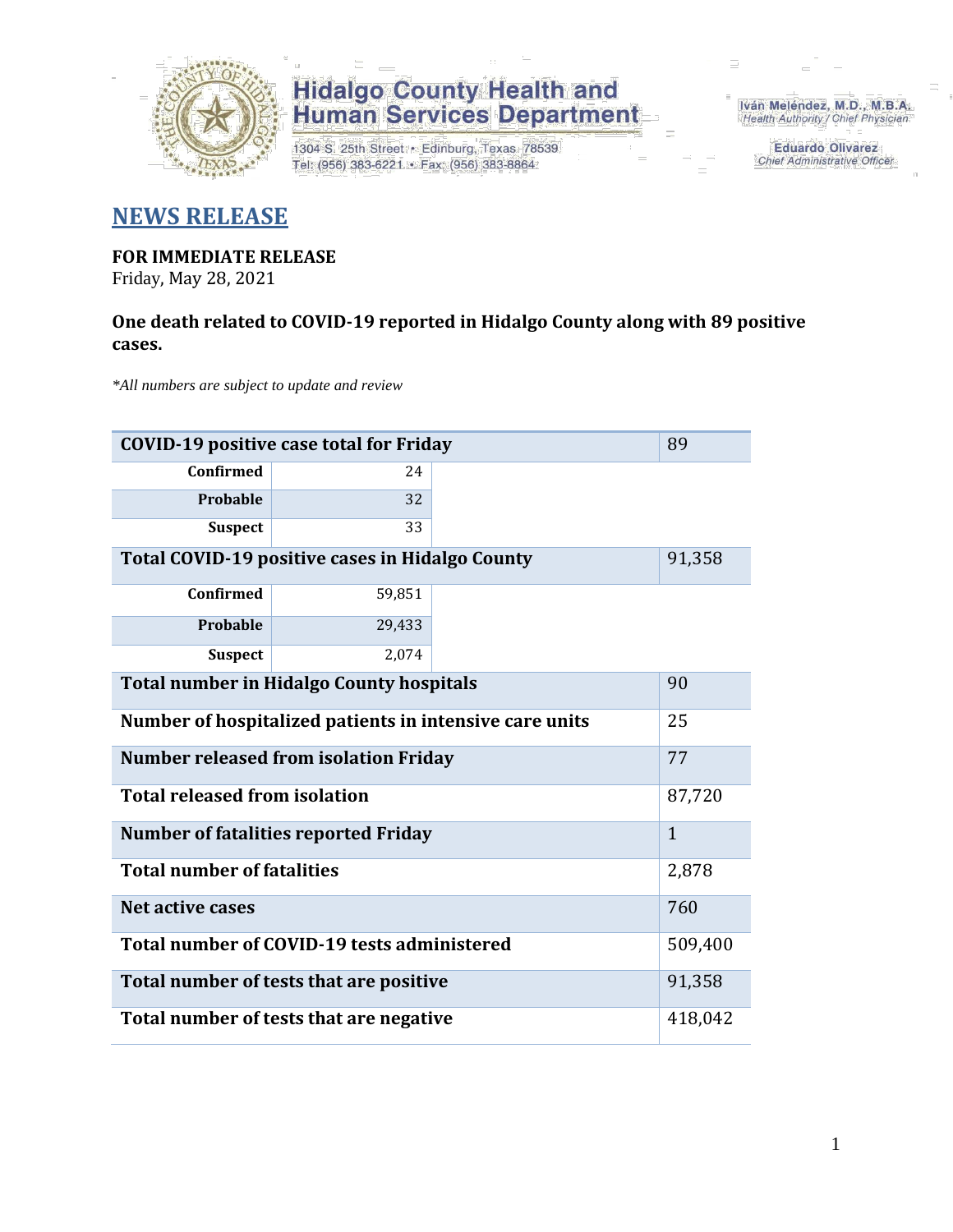

### **Hidalgo County Health and Human Services Department**

1304 S. 25th Street · Edinburg, Texas 78539 Tel: (956) 383-6221 · Fax: (956) 383-8864

Iván Meléndez, M.D., M.B.A. Health Authority / Chief Physician

> **Eduardo Olivarez Chief Administrative Officer**

*Hidalgo County uses the case status definition provided by the Texas Department of State Health Service's 2020 Epi Case Criteria Guide revised November 2020.*

- *1. Confirmed: A person who has tested positive through a molecular or PCR (oral or nasal swabs) test that looks for the presence of the virus's genetic material.*
- *2. Probable: A person who meets presumptive laboratory evidence through detection of COVID-19 by antigen test in a respiratory specimen.*
- *3. Suspect: A person who meets supported laboratory evidence through detection of specific antibodies in serum, plasma, whole body, and no prior history of being confirmed or probable case.*

*For more information of case status definition for COVID-19, please refer to:*

[https://www.dshs.state.tx.us/IDCU/investigation/epi-case-criteria-guide/2020-Epi-Case-Criteria-](https://www.dshs.state.tx.us/IDCU/investigation/epi-case-criteria-guide/2020-Epi-Case-Criteria-Guide.pdf)[Guide.pdf](https://www.dshs.state.tx.us/IDCU/investigation/epi-case-criteria-guide/2020-Epi-Case-Criteria-Guide.pdf)

The deaths include:

|  |              | Age Gender | <b>City</b> |  |  |
|--|--------------|------------|-------------|--|--|
|  | $1 \mid 70+$ | Male       | Edinburg    |  |  |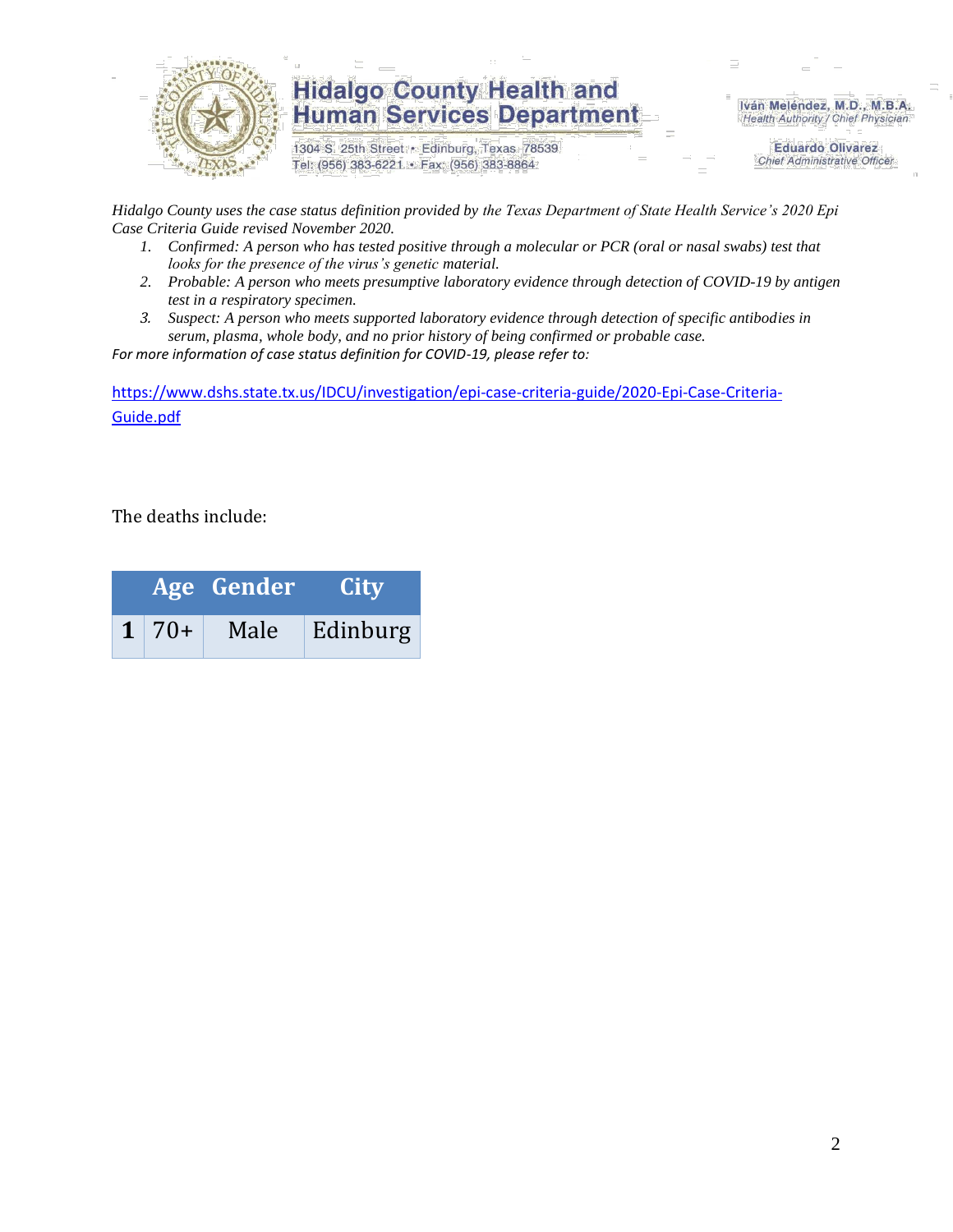

# **Hidalgo County Health and<br>Human Services Department**

1304 S. 25th Street · Edinburg, Texas 78539 Tel: (956) 383-6221 · Fax: (956) 383-8864

Iván Meléndez, M.D., M.B.A.<br>Health Authority / Chief Physician

**Eduardo Olivarez** Chief Administrative Officer

#### Friday, May 28, 2021 positive cases include:

|                         | <b>Age Range</b> | <b>Gender</b> | <b>City</b> |    | <b>Age Range</b> | <b>Gender</b> | <b>City</b> |
|-------------------------|------------------|---------------|-------------|----|------------------|---------------|-------------|
| $\mathbf{1}$            | $0 - 19$         | F             | Alamo       | 46 | 50s              | F             | McAllen     |
| $\mathbf{2}$            | 20s              | F             | Alamo       | 47 | 60s              | F             | McAllen     |
| 3                       | 20s              | M             | Alamo       | 48 | 60s              | M             | McAllen     |
| 4                       | 50s              | M             | Alamo       | 49 | $70+$            | F             | McAllen     |
| 5                       | $70+$            | F             | Alamo       | 50 | $0 - 19$         | F             | Mercedes    |
| 6                       | 20s              | M             | Alton       | 51 | $0 - 19$         | M             | Mercedes    |
| $\overline{\mathbf{z}}$ | $70+$            | M             | Alton       | 52 | $0 - 19$         | M             | Mission     |
| 8                       | $0 - 19$         | м             | Donna       | 53 | $0 - 19$         | F             | Mission     |
| 9                       | $0 - 19$         | M             | Donna       | 54 | $0 - 19$         | M             | Mission     |
| 10                      | 30 <sub>s</sub>  | F             | Donna       | 55 | $0 - 19$         | F             | Mission     |
| 11                      | 30s              | M             | Donna       | 56 | $0 - 19$         | ${\sf M}$     | Mission     |
| 12                      | 60s              | F             | Donna       | 57 | $0 - 19$         | F             | Mission     |
| 13                      | 20s              | M             | Edinburg    | 58 | $0 - 19$         | F             | Mission     |
| 14                      | 20s              | M             | Edinburg    | 59 | $0 - 19$         | M             | Mission     |
| 15                      | 20s              | M             | Edinburg    | 60 | $0 - 19$         | F             | Mission     |
| 16                      | 20s              | F             | Edinburg    | 61 | $0 - 19$         | F             | Mission     |
| 17                      | 30s              | M             | Edinburg    | 62 | $0 - 19$         | M             | Mission     |
| 18                      | 30 <sub>s</sub>  | F             | Edinburg    | 63 | $0 - 19$         | M             | Mission     |
| 19                      | 40s              | F             | Edinburg    | 64 | $0 - 19$         | F             | Mission     |
| 20                      | 40s              | F             | Edinburg    | 65 | 20s              | F             | Mission     |
| 21                      | 40s              | F             | Edinburg    | 66 | 20s              | ${\sf M}$     | Mission     |
| 22                      | 50s              | M             | Edinburg    | 67 | 20s              | F             | Mission     |
| 23                      | 50s              | F             | Edinburg    | 68 | 30 <sub>s</sub>  | F             | Mission     |
| 24                      | 50s              | F             | Edinburg    | 69 | 40s              | F             | Mission     |
| 25                      | 50s              | M             | Edinburg    | 70 | $0 - 19$         | M             | Pharr       |
| 26                      | 50s              | F             | Edinburg    | 71 | 20s              | M             | Pharr       |
| 27                      | 50s              | F             | Edinburg    | 72 | 20s              | F             | Pharr       |
| 28                      | 60s              | F             | Edinburg    | 73 | 30s              | F             | Pharr       |
| 29                      | $70+$            | F             | Edinburg    | 74 | 30 <sub>s</sub>  | ${\sf M}$     | Pharr       |
| 30                      | 40s              | F             | Hidalgo     | 75 | 40s              | M             | Pharr       |
| 31                      | $0 - 19$         | M             | McAllen     | 76 | 50s              | M             | Pharr       |
| 32                      | $0 - 19$         | F             | McAllen     | 77 | 60s              | M             | Pharr       |